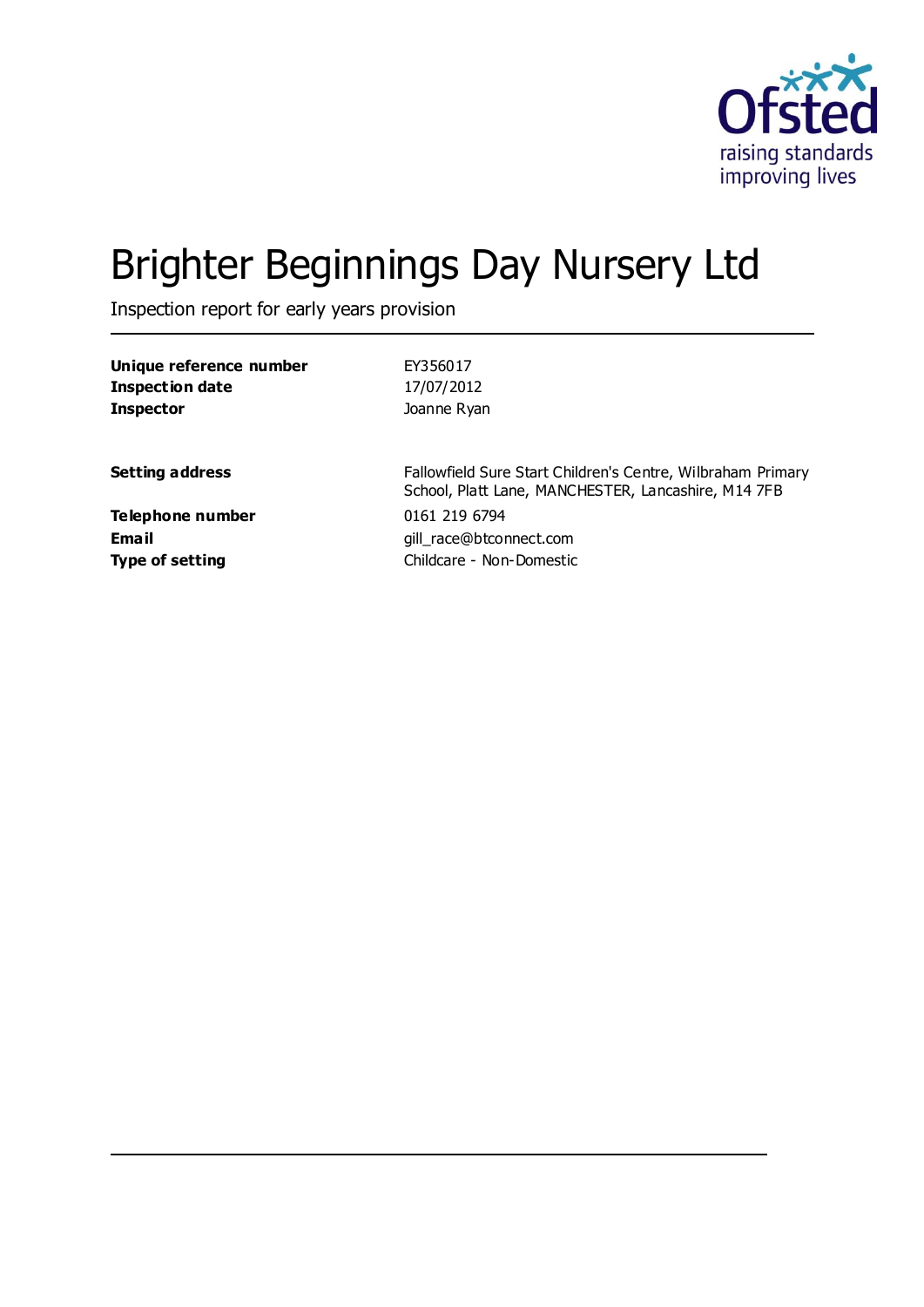The Office for Standards in Education, Children's Services and Skills (Ofsted) regulates and inspects to achieve excellence in the care of children and young people, and in education and skills for learners of all ages. It regulates and inspects childcare and children's social care, and inspects the Children and Family Court Advisory Support Service (Cafcass), schools, colleges, initial teacher training, work-based learning and skills training, adult and community learning, and education and training in prisons and other secure establishments. It assesses council children's services, and inspects services for looked after children, safeguarding and child protection.

If you would like a copy of this document in a different format, such as large print or Braille, please telephone 0300 123 1231, or email enquiries@ofsted.gov.uk.

You may copy all or parts of this document for non-commercial educational purposes, as long as you give details of the source and date of publication and do not alter the information in any way.

T: 0300 123 1231 Textphone: 0161 618 8524 E: enquiries@ofsted.gov.uk W: [www.ofsted.gov.uk](http://www.ofsted.gov.uk/)

© Crown copyright 2012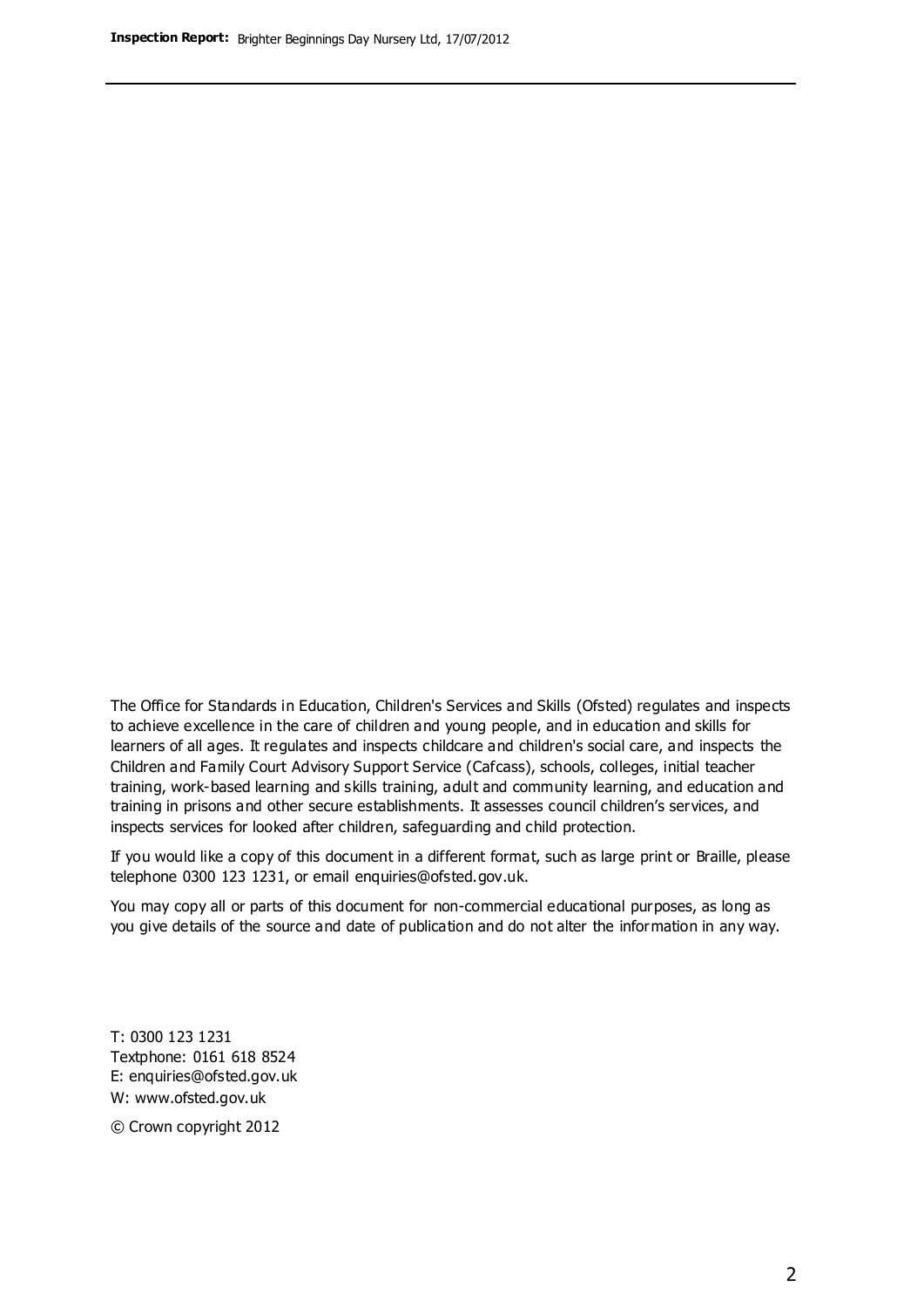#### **Introduction**

This inspection was carried out by Ofsted under Sections 49 and 50 of the Childcare Act 2006 on the quality and standards of the registered early years provision. 'Early years provision' refers to provision regulated by Ofsted for children from birth to 31 August following their fifth birthday (the early years age group). The registered person must ensure that this provision complies with the statutory framework for children's learning, development and welfare, known as the *Early* Years Foundation Stage.

The provider must provide a copy of this report to all parents with children at the setting where reasonably practicable. The provider must provide a copy of the report to any other person who asks for one, but may charge a fee for this service (The Childcare (Inspection) Regulations 2008 regulations 9 and 10).

The setting also makes provision for children older than the early years age group which is registered on the voluntary and/or compulsory part(s) of the Childcare Register. This report does not include an evaluation of that provision, but a comment about compliance with the requirements of the Childcare Register is included in Annex B.

Please see our website for more information about each childcare provider. We publish inspection reports, conditions of registration and details of complaints we receive where we or the provider take action to meet the requirements of registration.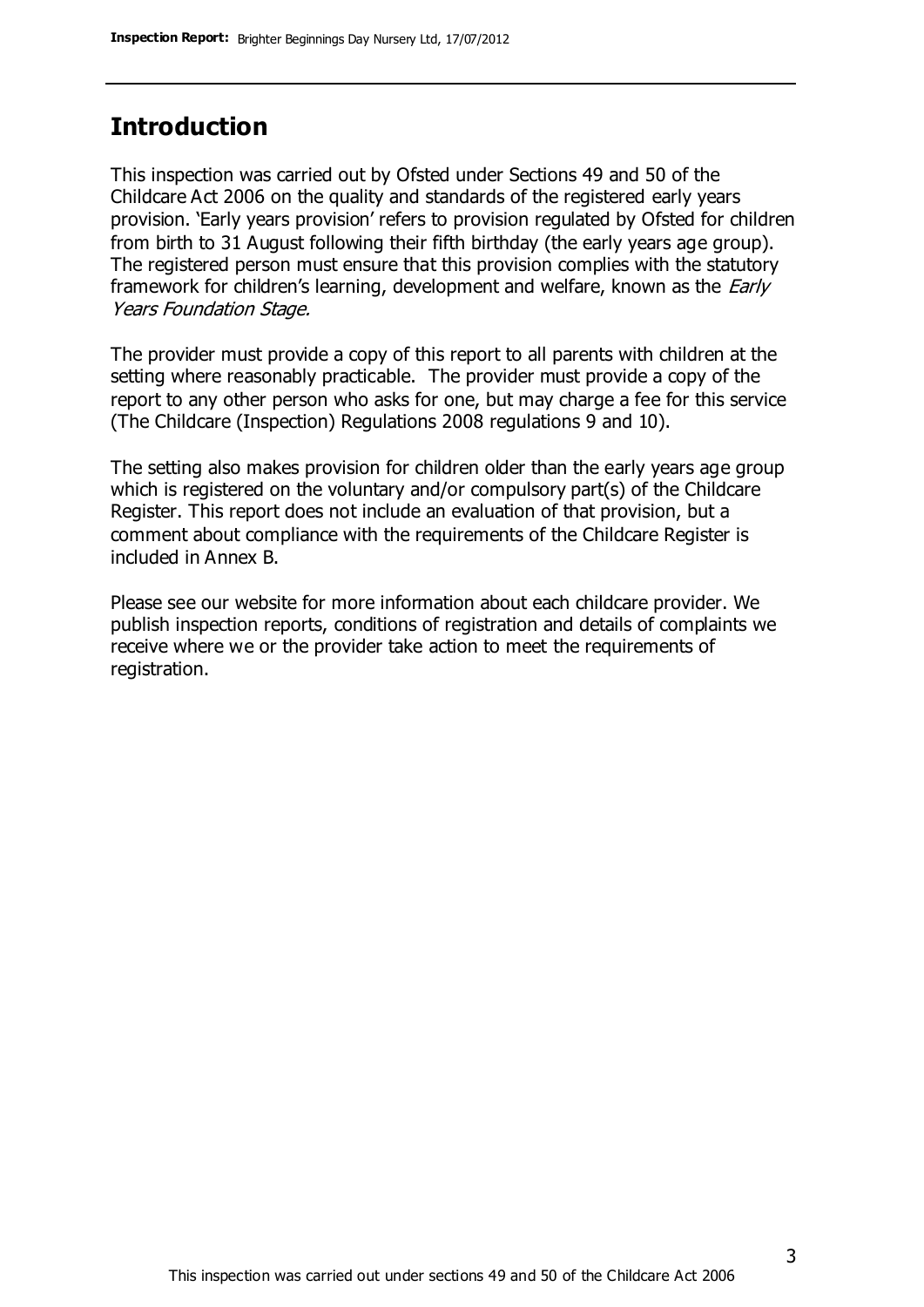## **Description of the setting**

Brighter Beginnings Day Nursery was registered in 2007. It is one of six settings run by a limited company and operates from purpose built premises within Fallowfield Sure Start Children's Centre formerly known as the Wilbraham Sure Start Children's Centre in the grounds of Wilbraham Primary School, Manchester. Children are cared for in two rooms. There are securely enclosed outdoor play areas.

A maximum of 40 children may attend the nursery at any one time. There are currently 66 children attending who are within the early years age range. It is registered on the Early Years Register and the compulsory and voluntary parts of the Childcare Register. The nursery is open each weekday from 9am to 12noon and 1pm to 4pm term time only. The nursery currently supports children with English as an additional language and children with special educational needs and/or disabilities. The nursery employs six members of staff all holding a level 3 qualification; the Early Years Foundation Stage leader holds a level 4 qualification. The nursery receives support from the local authority.

## **The overall effectiveness of the early years provision**

Overall the quality of the provision is outstanding.

The staff have an excellent understanding of the welfare requirements and children settle exceptionally well. The staff are experienced, qualified and demonstrate an exemplary knowledge of the Early Years Foundation Stage. Highly stimulating activities enhance children's development and reflects on the excellent progress they make in their learning and development. Exceptional partnerships between parents ensure individual children's needs are exceptionally well met. Very positive relationships with the school teachers enhance all outcomes for children. Successful steps are taken to evaluate the effectiveness of the provision and the setting works very well to sustain its excellent standards.

### **What steps need to be taken to improve provision further?**

To further improve the high quality early years provision the registered person should consider:

continuing to develop the self-evaluation process to identify the next priorities for improvement and include the parents and children's comments.

## **The effectiveness of leadership and management of the early years provision**

Children are very well protected because staff have an excellent understanding of safeguarding procedures and know when to take action to safeguard children in their care. Staff are very aware of the procedures to follow and receive regular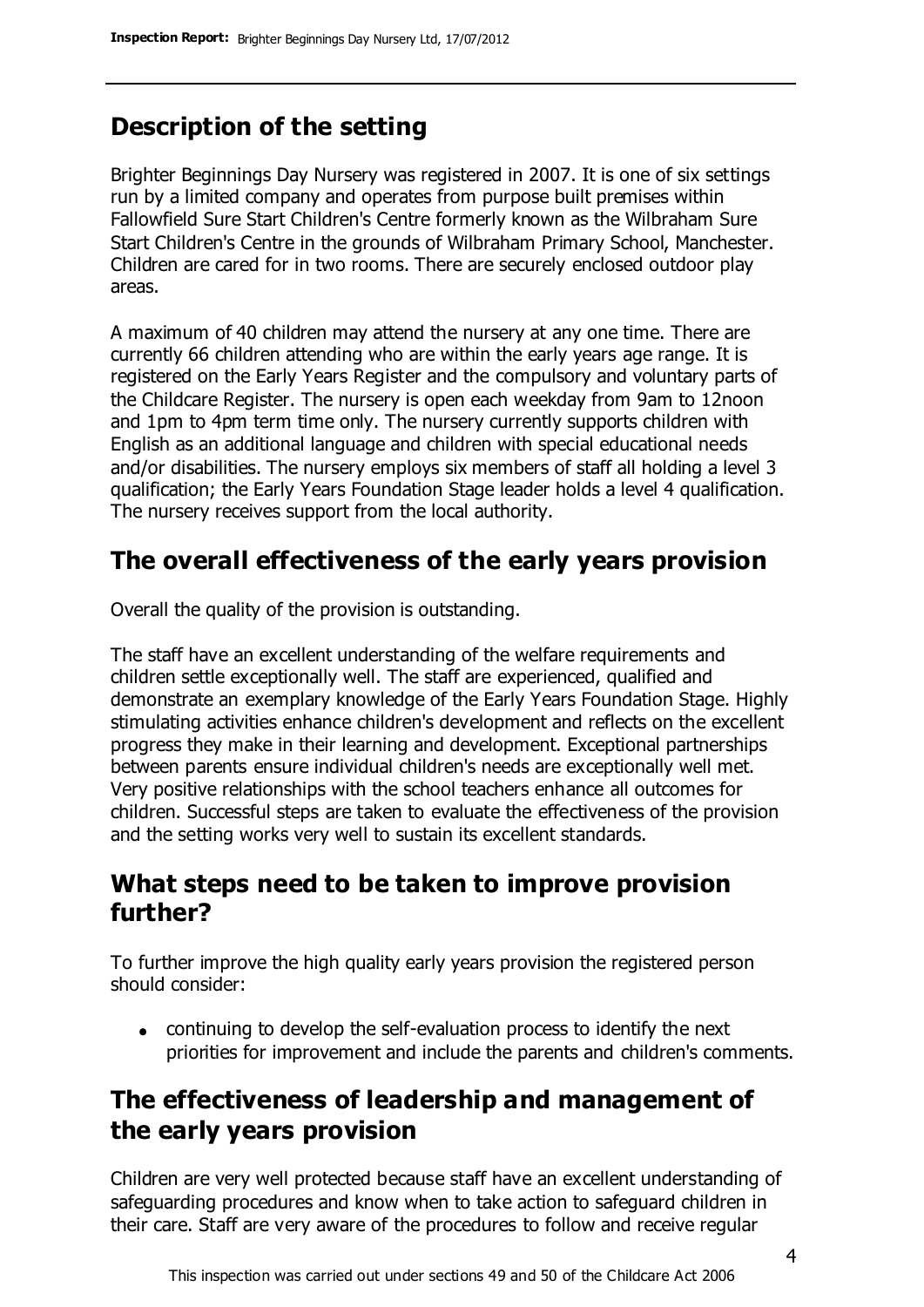training. The suitability of staff to work with children is checked through thorough and robust recruitment and vetting procedures, followed by a detailed induction. Staff are motivated and led by a strong and dedicated management team who have an excellent understanding of the Early Years Foundation stage. Thorough risk assessments are carried out annually by the staff to ensure that children can continue to play in a safe and secure environment. All procedures are robust and annually reviewed to ensure they reflect current legislation and practice. The records, policies and procedures are superbly organised and are highly effective in supporting the provision. The whole staff team is highly motivated. Roles and responsibilities are clearly established, consequently, staff work effectively as a team because they feel valued, supported and involved within the setting. Equality and diversity is supported extremely well in the setting with high quality resources and a sound understanding of other cultures and countries incorporated in their daily practice. Information for parents can be made available in other languages and supported with the use of a translator. This has successfully created a fully inclusive environment.

Self-evaluation reflects rigorous monitoring and analysis of what the setting does well and what needs to improve. Parents are consulted in the review process and feedback is provided on actions the setting has taken. For example, parent's requested more trips took place and the setting responded to this by planning more outings to the library and museum. Actions are well targeted and have significant impact on sustained improvement. The management team are exceptionally successful at inspiring staff and setting high standards which are embedded across all areas of practice. As a result, outcomes in children's achievement and well-being are exceptionally high. The setting is term time only so will receive a new group of children in the next term therefore plans are now in place to develop a new set of actions to raise the quality of the service further.

Partnerships with parents are excellent as staff discuss every aspect of their child's learning and development with them. Displayed information, children's artwork and learning journals clearly demonstrate to parents the high quality care and learning that is offered. Parents are engaged in their child's assessment as soon as they start at the nursery for example, the sharing of information about what they already know and can do and through the home visits prior to the children starting the setting. This level of involvement in their child's learning is continued by them being encouraged to continuously contribute to the child's learning journey. Parents speak very highly of the partnership with the setting and are particularly impressed with the progress their children have made. All parents are provided with home learning bags which contain a range of resources to support the continuity of learning between the home and setting. The setting liaises well with other professionals and external agencies to ensure each child receives the support they need to fully promote their learning, development and welfare. Highly effective relationships with the school teachers support children's transition into school. Well-established systems of communication are in place to share information between other providers delivering the Early Years Foundation Stage. Staff provide sensitive, individualised support for children who have special educational needs and/or disabilities. This means that the individual needs of all children are very well met and all children are fully included in the setting.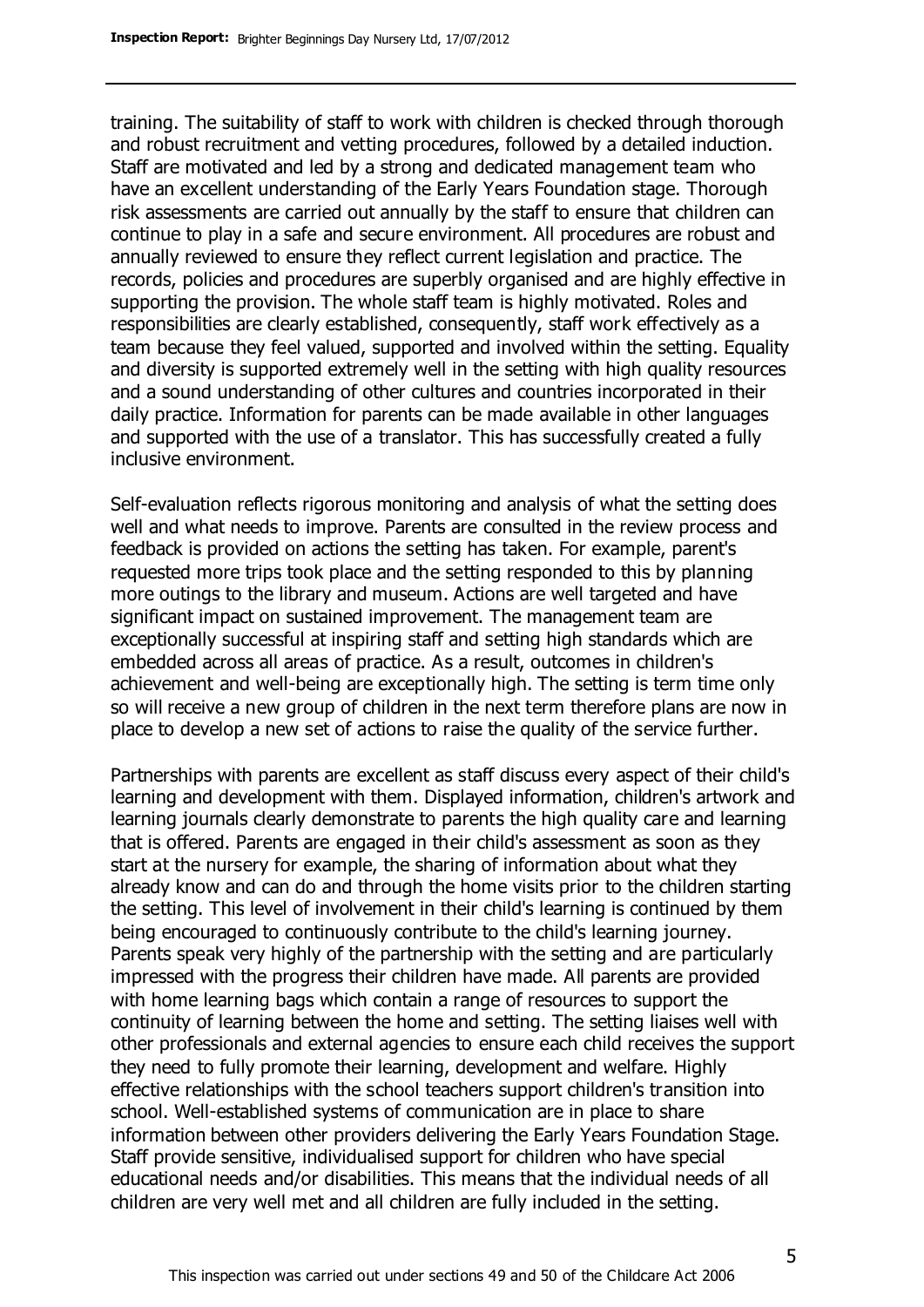#### **The quality and standards of the early years provision and outcomes for children**

Relationships between staff and children are relaxed, positive and supportive , consequently, the children feel safe, confident and settled at nursery. Each child has their own key person who works closely with parents. They keep on-going records of children's progress and tracking systems are in place to effectively identify children's learning priorities. Observations of children's learning are recorded, shared with parents, analysed to establish next steps and fed into planning. The children are at the heart of all planning. Tracking systems are monitored by senior management and allow specific areas of development to be targeted if further support is required therefore children's progress is good or better in all areas. The highly stimulating and welcoming environment reflects the children's backgrounds and the wider community. The exceptional organisation of the educational programmes reflects rich, varied and imaginative experiences that meet the needs of all children exceedingly well.

Children access the room freely in a controlled manner with opportunities during the day to also access the outdoor play area if they choose to do so. They access this in all weather conditions due to the sheltered area available. Children learn about the environment as they plant a variety of fruit, vegetables and plants in the garden. They are developing their knowledge of people who help them after a visit by the police service. The children gain knowledge of how to promote healthy lifestyles through role playing with the dolls where they take the temperatures and discuss if there is a need for medicine. They are offered a choice of fruit at snack time and have fresh drinking water available throughout the session. A high emphasis is placed on behaviour management and staff provide consistent and clear guidance and use lots of praise. As a result, children learn to follow instructions, play extremely well together and are very caring towards each other. Programmable toys are available with a computer and key board to help children learn about everyday technology and develop their skills for the future. Problem solving, reasoning and numeracy are promoted very well through the daily activities such as using mathematical concepts when using the building bricks.

The setting employs an external consultant and a teacher who have been working with the staff to provide extended opportunities for children to develop their communication, language and literacy skills. Children enjoy listening to stories and using the props, they are eager to ask questions and relate the stories to their personal circumstances. During a sand play activity the children use paint brushes to explore making marks, they make shapes and letters and experiment with different lines. Children have a wealth of opportunities to access an extremely wide range of creative and stimulating activities and enjoy making models with a range of creative materials. They experiment with mixing colours together to discover the new colour that has been made. Children's physical skills and coordination are extremely well developed as the staff encourage and promote high levels of outdoor play and exercise. Children have opportunities to climb and balance, ride bikes around the playground.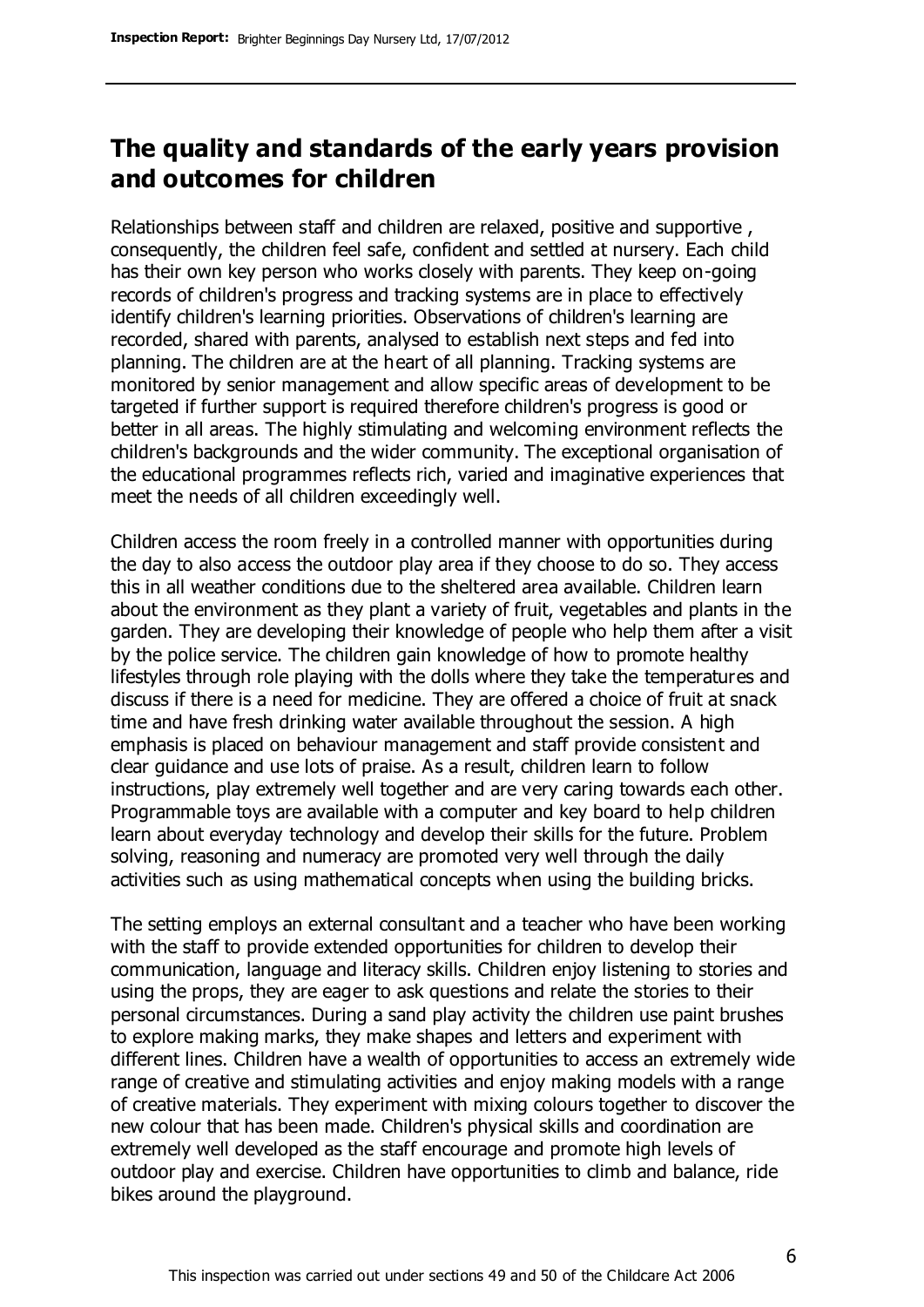## **Annex A: record of inspection judgements**

#### **The key inspection judgements and what they mean**

Grade 1 is Outstanding: this aspect of the provision is of exceptionally high quality Grade 2 is Good: this aspect of the provision is strong Grade 3 is Satisfactory: this aspect of the provision is sound Grade 4 is Inadequate: this aspect of the provision is not good enough

#### **The overall effectiveness of the early years provision**

| How well does the setting meet the needs of the<br>children in the Early Years Foundation Stage? |  |
|--------------------------------------------------------------------------------------------------|--|
| The capacity of the provision to maintain continuous                                             |  |
| improvement                                                                                      |  |

#### **The effectiveness of leadership and management of the early years provision**

| The effectiveness of leadership and management of the             |  |
|-------------------------------------------------------------------|--|
| <b>Early Years Foundation Stage</b>                               |  |
| The effectiveness of leadership and management in embedding       |  |
| ambition and driving improvement                                  |  |
| The effectiveness with which the setting deploys resources        |  |
| The effectiveness with which the setting promotes equality and    |  |
| diversity                                                         |  |
| The effectiveness of safeguarding                                 |  |
| The effectiveness of the setting's self-evaluation, including the |  |
| steps taken to promote improvement                                |  |
| The effectiveness of partnerships                                 |  |
| The effectiveness of the setting's engagement with parents and    |  |
| carers                                                            |  |

#### **The quality of the provision in the Early Years Foundation Stage**

The quality of the provision in the Early Years Foundation Stage | 1

#### **Outcomes for children in the Early Years Foundation Stage**

| <b>Outcomes for children in the Early Years Foundation</b>    |  |
|---------------------------------------------------------------|--|
| <b>Stage</b>                                                  |  |
| The extent to which children achieve and enjoy their learning |  |
| The extent to which children feel safe                        |  |
| The extent to which children adopt healthy lifestyles         |  |
| The extent to which children make a positive contribution     |  |
| The extent to which children develop skills for the future    |  |

Any complaints about the inspection or report should be made following the procedures set out in the guidance available from Ofsted's website: www.ofsted.gov.uk